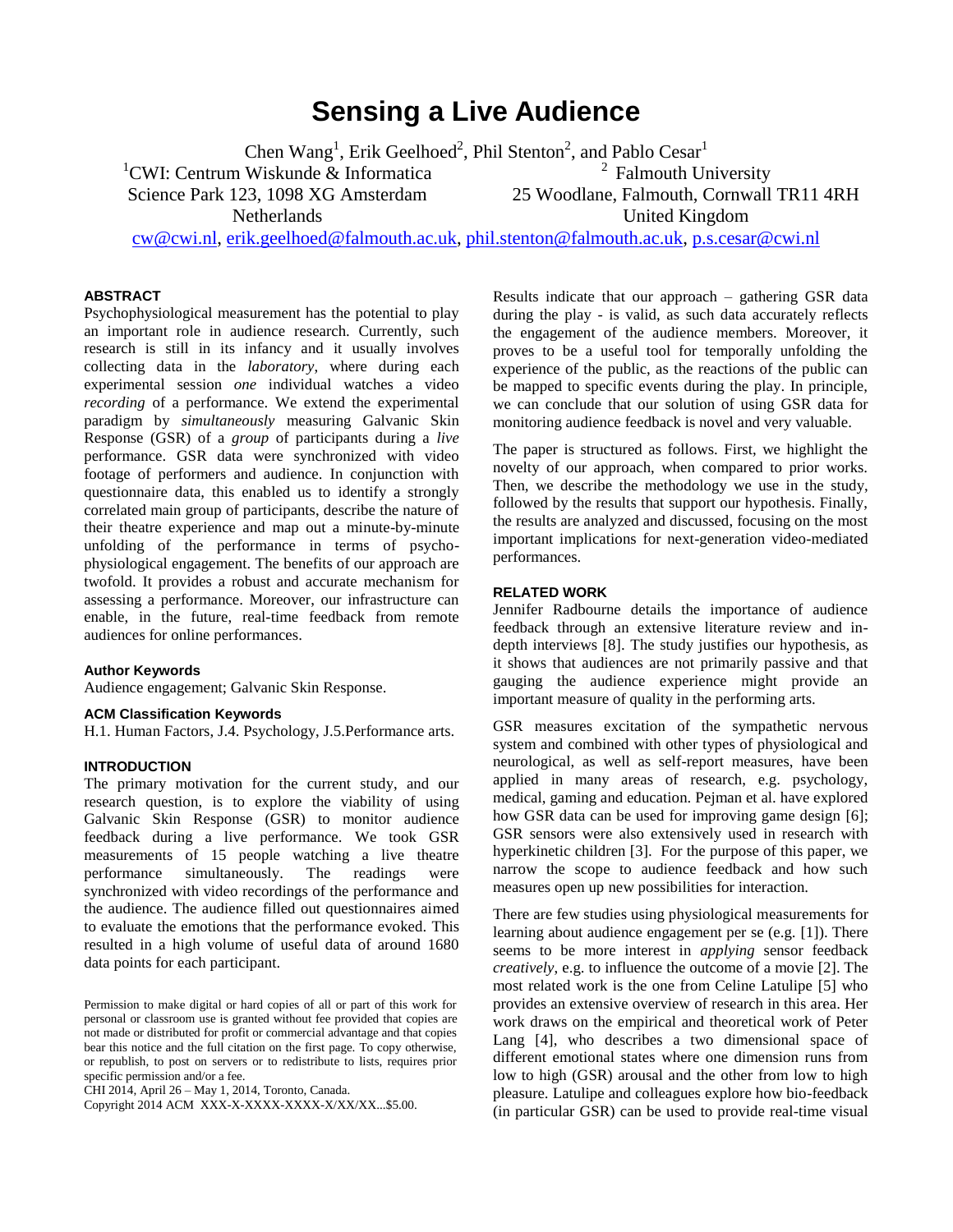feedback to performers. In interviews with dance and theatre experts the notion of "valence" is introduced, i.e. how GSR arousal validates audience response.

Nevertheless, all these studies involve experimental sessions in which a single person watches a video recording of a performance. We instead took GSR measurement into the "field", the natural habitat, and took collect the data of the audience simultaneously during the play. As such, we believe that our system supports ecological validity much better than the previous laboratory experiments.

## **METHOD**

Seven females (mean age 28.29) and eight males (mean age 23.13) formed the audience for a 28 minute theatre performance. Their GSR was measured every second throughout, resulting in 1680 data points for each participant. Actors devised and performed a comedy that was aimed at audience participation and produced occasional "shocks" (e.g. a popping balloon) to elicit the occurrence of GSR spikes during the performance (fig. 1).



**Figure 1: GSR system**

For the results reported in this paper we used our own built sensors consisting of 1 Arduino UNO board and 1 Xbee wireless module (per five users), 1 47uF capacitor, 1 2Mohm resistor, and some aluminum foil. Two electrodes were placed in the users' palm: in the case of the Arduino, one was connected to the 5V and the other to one of the analogues. There is a parallel circuit built with the resistor and the capacitor between the analogue and the GND. Arduino analogue readings range from 0 to 1023: when the two electrodes are open, the readings should be always 0; when the two electrodes are closed without the users connected, the readings should be always 1023. This mechanism allowed us to test the noise level (no noise after several hours of checking).

In addition to the noise proof testing, another validation method we used was to observe the distribution of the readings from the sensors. The sensor data distributions saw

typical linear patterns. Moreover, we applied the Filtering and Smoothing Matlab function in order to avoid the impact of hand movements during the experiment.

Groups of five sensors were each connected to one of three Arduino UNO boards (sample rate 1Hz). Xbee RF modules were used to create a wireless network such that the GSR data were sent directly to a laptop. This ensured the synchronization of all GSR readings. Cameras recorded the audience and the performance. Video streams were synchronized (post production) with GSR data.

Before the performance, participants filled out a short questionnaire asking about the type and intensity of the emotions they had experienced during the day. Afterwards participants filled out a similar questionnaire asking about emotions experienced during the play. The questionnaires were in the form of graphic rating scale [\[10\]](#page-3-7) and measured 100mm. Participants were asked to make a mark between two extremes, i.e. between "not at all" and "very much".

Participants were seated in one row with three sections of five seats each, arranged in a semi-circle around the stage. GSR modules were attached to the palm of the left hand. Before the performance started, participants took part in a meditation exercise to establish a baseline GSR level.

Questionnaires were analyzed using Analysis of Variance (ANOVA) and correlations. The synchronized GSR and video streams enabled us to relate events during the performance to corresponding GSR readings. GSR readings were analyzed using the Multidimensional Scaling (MDS) method [\[7\].](#page-3-8) Correlations and ANOVA had some limitations to do a complete interpretation of the readings. They are fairly suitable if the audience is being treated as a whole, but they cannot properly explain relationships – similarity and dissimilarity - between objects in a multi-dimensional space. In our case, we were interested in understanding the relationships between 15 objects (each audience member) GSR responses'. We calculated the dissimilarities between the objects using Pearson Correlation Coefficients, and twodimensional scaling was chosen for scaling. After 30 iterations, the final configuration graphs were achieved and Kruskal's stress reported in the results. For the subject to subject (Stress=.06; RSQ=.99) and minute to minute (Stress=.05; RSQ=.99) MDS solution we used the (SPSS) ALSCAL algorithm with good validation values.

## **RESULTS**

## **Audience clustering**

A MDS solution (fig. 2), based on correlations of GSR readings between audience members, shows how ten participants correlated closely (on average  $r = .86$ ), showing an initial rise in GSR followed by a flattening towards the end of the performance (inset in fig. 2). In this plot the Kruskal's stress value is 0.06 (less than 0.15), indicating that the configuration of the 15 participants' GSR readings can be considered as reliable. Questionnaire results and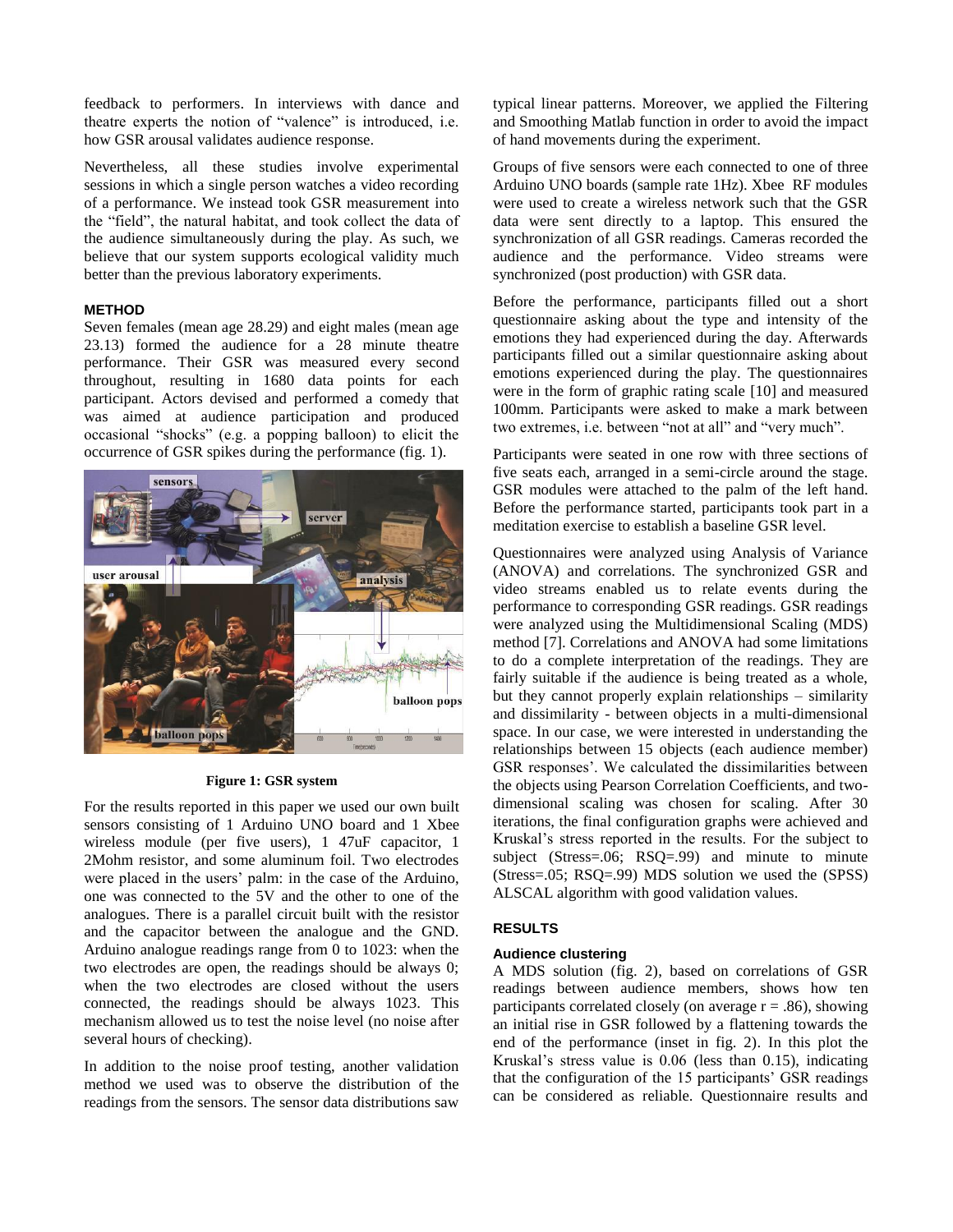brief interviews after the performance indicated that this group had been deeply engaged in the performance, reporting high levels of enjoyment.



**Figure 2: MDS Audience clustering based on GSR data**

Five participants displayed different patterns. Two showed an initial rise in GSR followed by a decrease, i.e. after an initial engagement with the performance their attention waned; for one this was related to receiving sad news during the day. Two showed an initial lack of rise in GSR followed by an increase; they reported to be confused initially by the purpose of the play and as such it took them a while to get into the performance. One participant displayed a consistent drop in GSR and reported not liking the performance. These characteristics enabled us to label the extremes of the X and Y-axes.

#### **Unfolding of the performance**

For each minute, the GSR readings were averaged for each participant. Here MDS (Kruskal's stress: 0.05) yielded an almost chronological minute by minute unfolding of the play (anti-clockwise in fig. 3) up to minute 19. Using the video footage we were able to identify the clusters based on the content of the performance. Thus, initially the GSR readings are low (minute 1) followed by a steady rise (minute  $2 - 19$ ) after which the intensity of the GSR flattens (minute  $20 - 28$ ). The first part of the performance (minute  $2 - 16$ , in red in fig. 3) built up to an active and physical participation during which the participants were asked to raise either their left or their right leg in response to (silly) questions by the actors. In minute  $17 - 19$  (in green) the results of a competition were revealed, where the relatively higher GSR readings might indicate anticipation. After that the audience was not required to interact as actively as they listened to a trumpet player (dark blue) and watched a juggling act (yellow). The Y-axis reflected levels of GSR intensity and the X-axis ran between low and high audience participation. Spikes were identified that corresponded to the intended "shocks", e.g. balloon popping, the sudden sound of a (badly played) trumpet.

The minute average GSR readings during this comic play correlated positively with participants being (very) cheerful (on average  $r = .62$ ) and correlated negatively with participants being sad (on average  $r = -.60$ ) at different stages of the performance, in particular from minute 16 onwards the average GSR readings showed strong correlations with audience's "cheerful" ratings.



**Figure 3: MDS minute by minute unfolding of the performance**

Table 1 summarizes the significant differences between pre- (asking about their experiences during the day) and post-performance questionnaires. The ratings were given on a scale between "not at all"  $(= 0)$  and "very much"  $(=100)$ . Thus participants rated that during the day, on occasion, they had a laugh with a mean intensity of 45 (Mean pre in Table 1) and they reported that the intensity of laughter generated by the performance was rated on average as 68.5 (Mean post), resulting in a significant difference,  $F(1,14) =$ 14.68,  $p = .002$ . Similarly, for cheerfulness, the difference between pre-and post- ratings was significant,  $F(t_{1,14}) =$ 7.12,  $p = .018$ . On average, participants had a reasonably cheerful day (Mean  $= 55$ ) but these ratings increased to on average 74.5 after the performance. Lastly, although participants did not have a particularly sad day (with the exception of one participant) yielding a mean of 35, this was significantly reduced to a mean of 11.4 after the performance F  $(1,14) = 5.82$ , p = .03. There were also significant effects for gender and whether a participant knew another participant sitting in their row or not. However, due to the low numbers in each "cell", we refrain from reporting these in this short paper.

**Pre- and Post- Performance Questionnaires**

| ltem            | n    | <b>Mean</b> pre | Mean post |
|-----------------|------|-----------------|-----------|
| Laugh           | .002 | 45              | 68.5      |
| <b>Cheerful</b> | .018 | 55              | 74.5      |
| Sad             | 03   | 35              |           |

**Table 1: Significant differences between pre-and postquestionnaires**

## **DISCUSSION**

This paper describes an audience experience during a live theatre performance using a system to measure GSR of 15 people simultaneously. Psychophysiological measurement in audience research is usually carried out in a laboratory, where during an experimental session one individual watches a recording of a performance. There are advantages